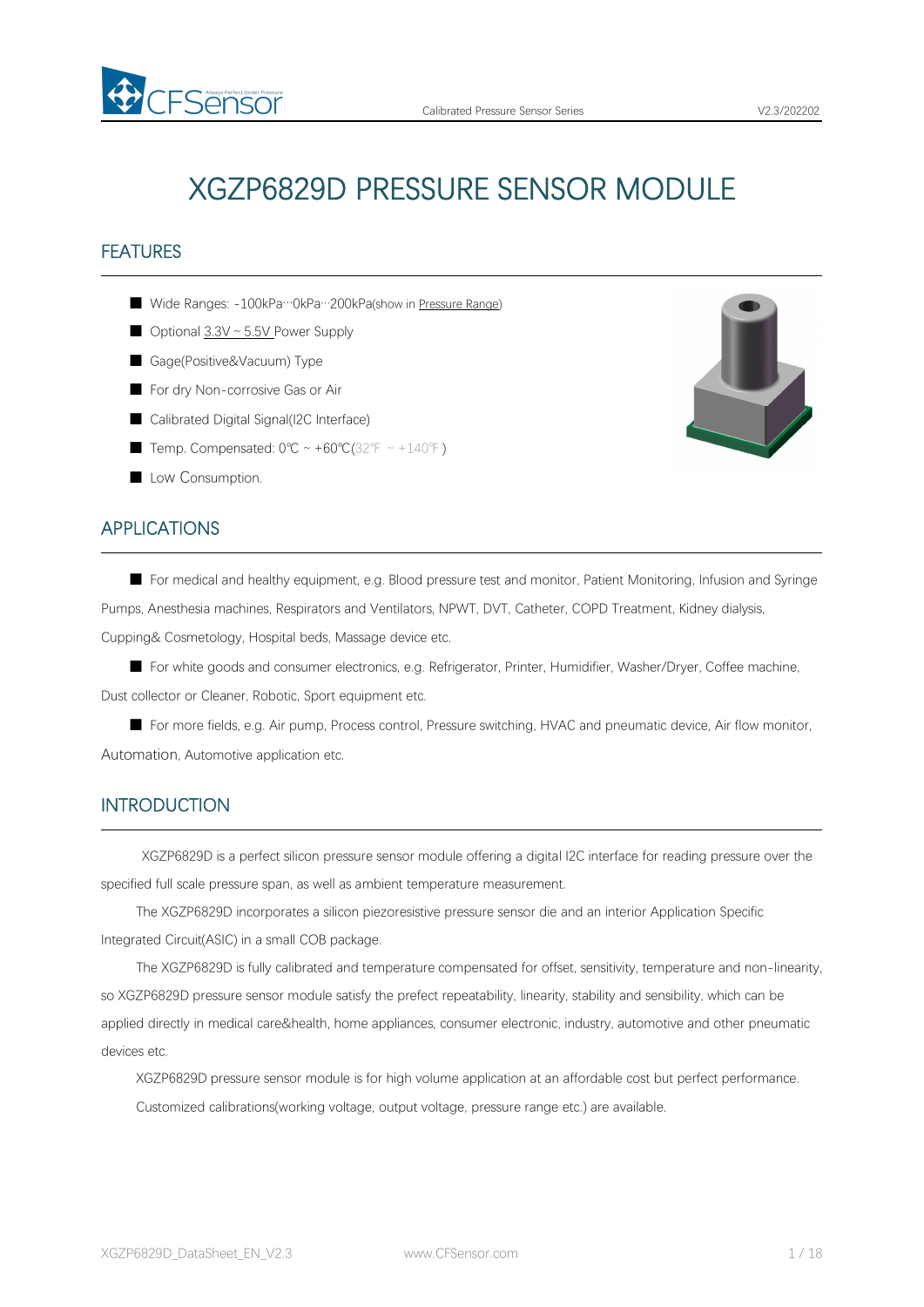

### PERFORMANCE PARAMETER

Unless otherwise specified, measurements were taken with a a temperature of 25±1℃ and humidity ranging from 25 % ~85 ﹪%RH.

|                                  | Item                                  | Data                       | Unit                       |  |
|----------------------------------|---------------------------------------|----------------------------|----------------------------|--|
|                                  | Available Pressure Range <sup>1</sup> | $-1000200$                 | kPa                        |  |
|                                  | Power Supply <sup>2</sup>             | 5.0V                       | Vdc                        |  |
|                                  | Max. Excitation Current               | $\ensuremath{\mathsf{3}}$  | mA                         |  |
|                                  | ADC Resolution <sup>3</sup>           | 21                         | Bit                        |  |
|                                  | SDA/SCL pull up resistor              | 4.7                        | Kohm                       |  |
|                                  | ESD HBM                               | 4000                       | $\vee$                     |  |
| Accuracy <sup>4</sup>            | 10kPa < Pressure ≤ 200kPa             | $\pm 1.5$                  | %Span                      |  |
|                                  | Pressure ≤ 10kPa                      | ±2.5                       |                            |  |
| Long Term Stability <sup>5</sup> |                                       | $\pm 0.5$                  | %Span                      |  |
| Over Pressure <sup>6</sup>       |                                       | 2X                         | Rated                      |  |
|                                  | Burst Pressure                        | 3X                         | Rated                      |  |
| Compensation Temp. <sup>8</sup>  |                                       | $0 \sim 60/32 \sim 140$    | $^{\circ}$ C/ $^{\circ}$ F |  |
| Operating Temp. <sup>9</sup>     |                                       | $-20 \sim 100/-4 \sim 212$ | $\mathrm{C}/\mathrm{F}$    |  |
|                                  | Storage Temp.                         | $-20 \sim 125/-4 \sim 257$ | $^{\circ}$ C/ $^{\circ}$ F |  |
|                                  | Response Time <sup>10</sup>           | 2.5                        | mS                         |  |

1 Pressure Range(Operating pressure): The available pressure range including variousspan, not a specific pressure range. 2 Power supply: The default test voltage value: 5V, optional power supply voltage range:2.5~5.5V; For better accuracy, please specify the [working](#page-4-1) voltage as order guide.

3 ADC Resolution:The ADC resolution is defined as the smallest incremental voltage that can be recognized and thus causes a change in the digital output.

4 Accuracy: The max. deviation in output from ideal transfer function at any pressure or temperature over the specified ranges, units are in percent of full scale span (%FSS), which mainly consists of: Offset and Span Shift;Linearity(Non-linearity); Repeatability; Pressure Hsteresis ; TcOffset and TcSpan.

4.1. The accuracy in table is the typical output accuracy during specified pressure range. Contact factory for higher accuracy requirement(e.g  $\pm$ 0.5%Span) if need.

4.2 Non-linearity(Linearity): the deviation of measured output from "Best Straight Line" through three points (Offset pressure, FS pressure and ½ FS pressure)at constant temperature.

4.3 Repeatability: the deviation of measured output when the same pressure is applied continuously, with pressure approaching from the same direction within the specified operating pressure range,under the same operating conditions.

4.4 Pressure Hysteresis: the deviation of measured output at any pressure within the specified range, when this pressure is applied continuously, with pressure approaching from opposite directions within the specified operating pressure range, under the same operating conditions.

4.5 TcOffset (TCO:Temp. Coefficient of Offset): the deviation of measured output with minimum rated pressure applied, over the temperature range of 0° to 60°C, relative to 25°C.

4.6 TcSpan (TCS:Temp. Coefficient of Span): the deviation of measured output over the temperature range of 0° to 60°C, relative to 25°C.

5. Long Term Stability: the sensor's output deviation when subjected to 1000 hours pressure test.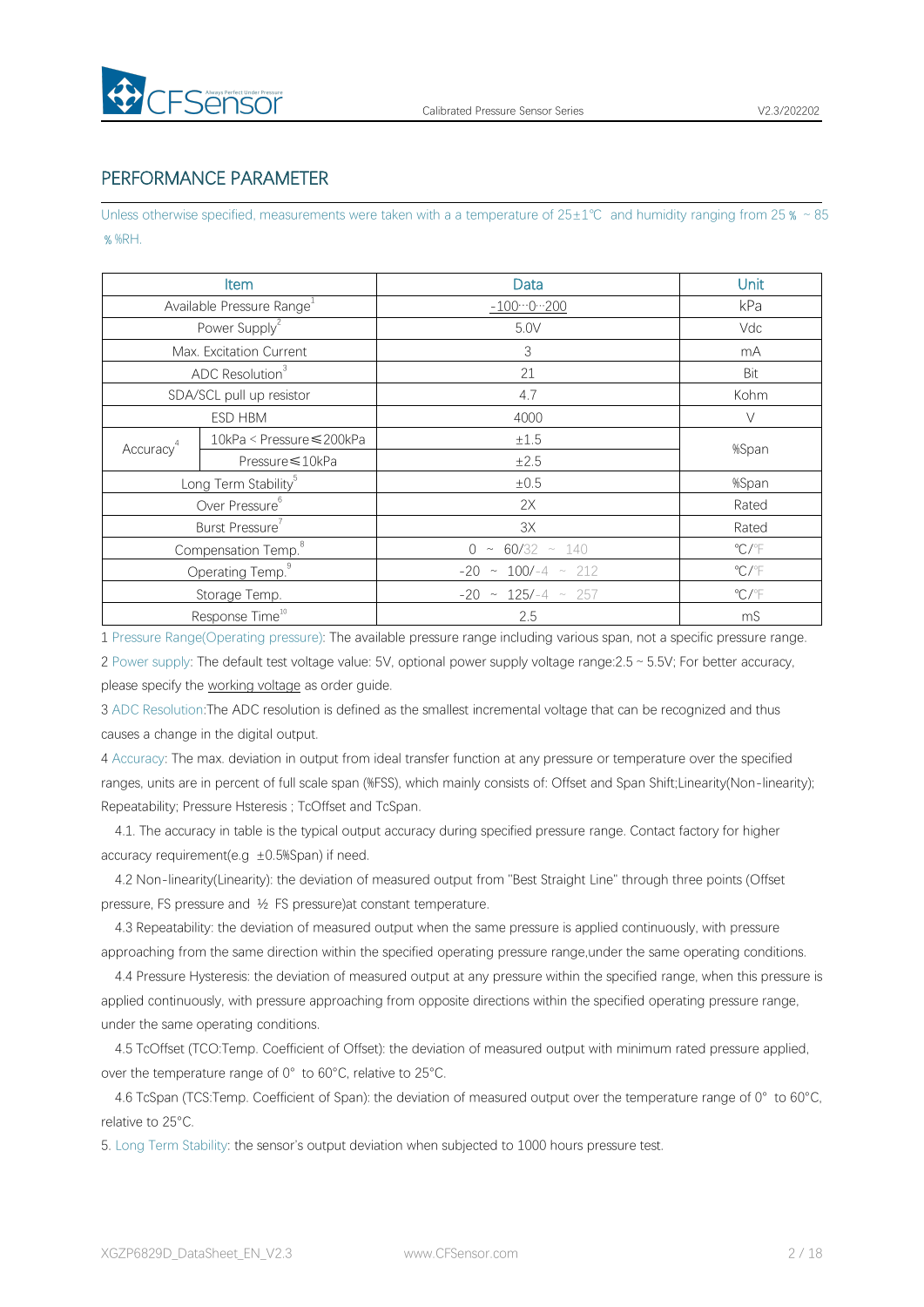6. Over Pressure (Proof pressure): the maximum pressure which may be applied without causing durable shifts of the electrical parameters of the sensing element and remain the specification once pressure is returned to the operating pressure range.

7. Burst Pressure: the maximum pressure which may be applied without causing damage to the sensing die or leaks; The sensor should not be expected to recover function after exposure to any pressure beyond the burst pressure.

8. Compensated Temperature: the temperature range over which the sensor have an output proportional to pressure within the specified performance limits.

9. Operating Temperature (or Ambient Temperature): the temperature range over which the sensor have an output proportional to pressure but may not remain within the specified performance limits.

10. Response Time: it is defined as the time for the incremental change in the output from 10% to 90% of of its final value when subjected to a specified step change in pressure.

| Parameter                         | Min. | Tvp. | Max.    | Unit         | <b>Notes</b>           |
|-----------------------------------|------|------|---------|--------------|------------------------|
| Standby current                   |      | 100  |         | nA           |                        |
| LDO Output                        |      | 3.0  |         |              |                        |
| <b>PSRR</b>                       |      | 60   |         | dB           |                        |
| Input Common Mode Rejection Ratio | 80   | 110  |         |              |                        |
| Interior Temp. Sensor Accuracy    |      |      | ±0.5    | $^{\circ}C$  | @25°C                  |
|                                   |      |      | $\pm 1$ | $\mathrm{C}$ | -40 to 85 $^{\circ}$ C |
| Temp.Output Data Resolution       |      | 8    |         | Bit          | LSB = $(1/256)$ °C     |
| I2C Clock frequency               |      |      | 400     | khz          | I2C interface          |

#### ELECTRICAL CHARACTERISTICS(ASIC)

**Ex** CFSensor

#### BLOCK DIAGRAM

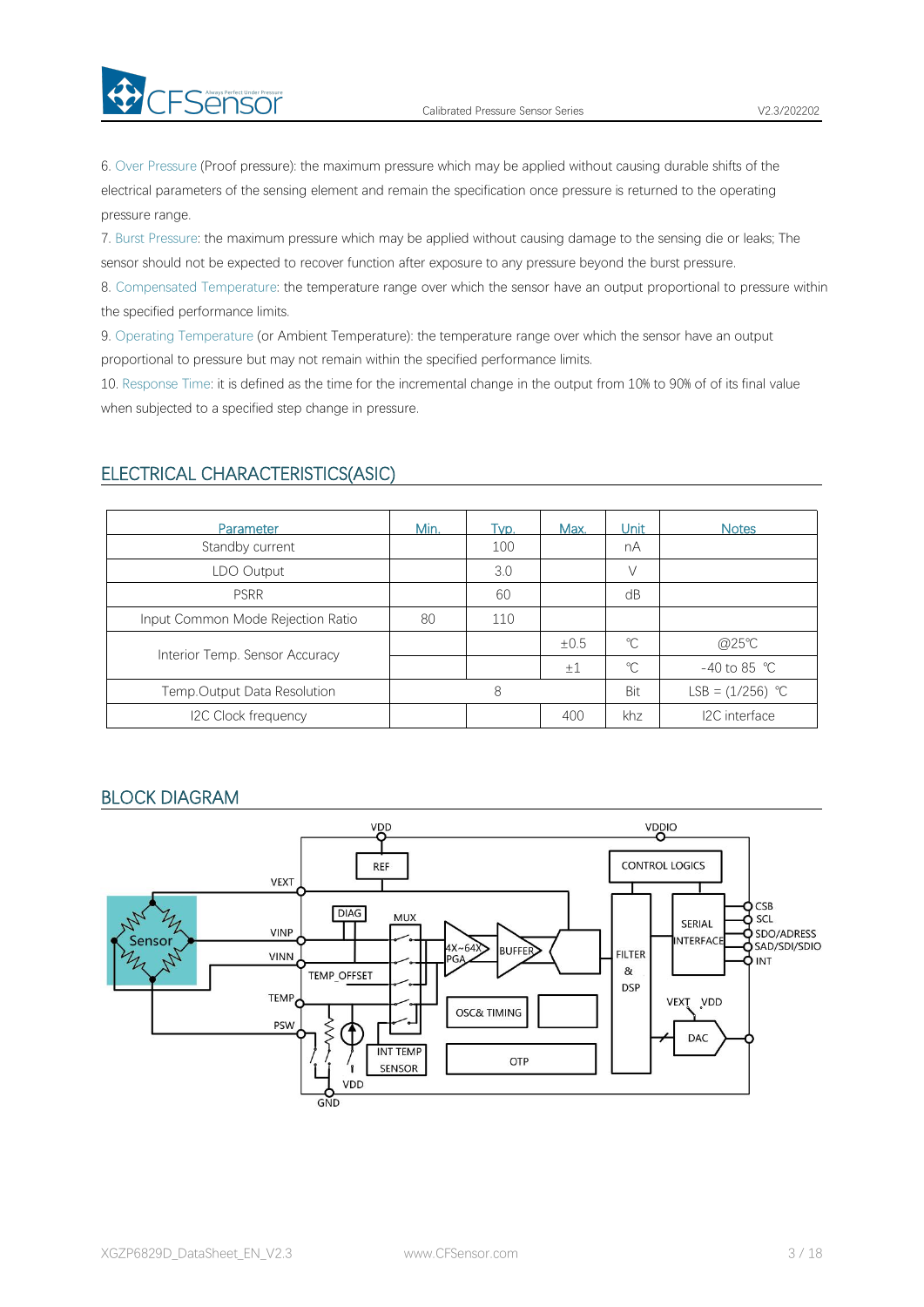

#### DIMENSION (Unit:mm)





Remark: Diameter of Inlet pipe can be 3.0mm or 2.17mm.

# ELECTRIC CONNECTION CIRCUIT DIAGRAM

|            | ◡             | ◡   | 1 <sub>0</sub> | 1/4/5/6/7/8/9/11 |
|------------|---------------|-----|----------------|------------------|
| <b>SDA</b> | $\cap$<br>ししL | GND |                | $\sim$<br>⊇      |
|            |               |     |                |                  |





Note: Diagram state schematic connection only; Check Pin allocation in Dimension drawing.

# CROSS SECTION FOOTPRINT(REFERENCE)





#### Notes:

- 1.Implement ESD protection during whole soldering and assembly process.
- 2.Overload voltage(max.6.5Vdc) or current(max.5mA) may burn the ASIC and cause the sensor fail throughly.
- 3.More detalis about soldering and storage etc., refer to [Overall](#page-8-0) notes.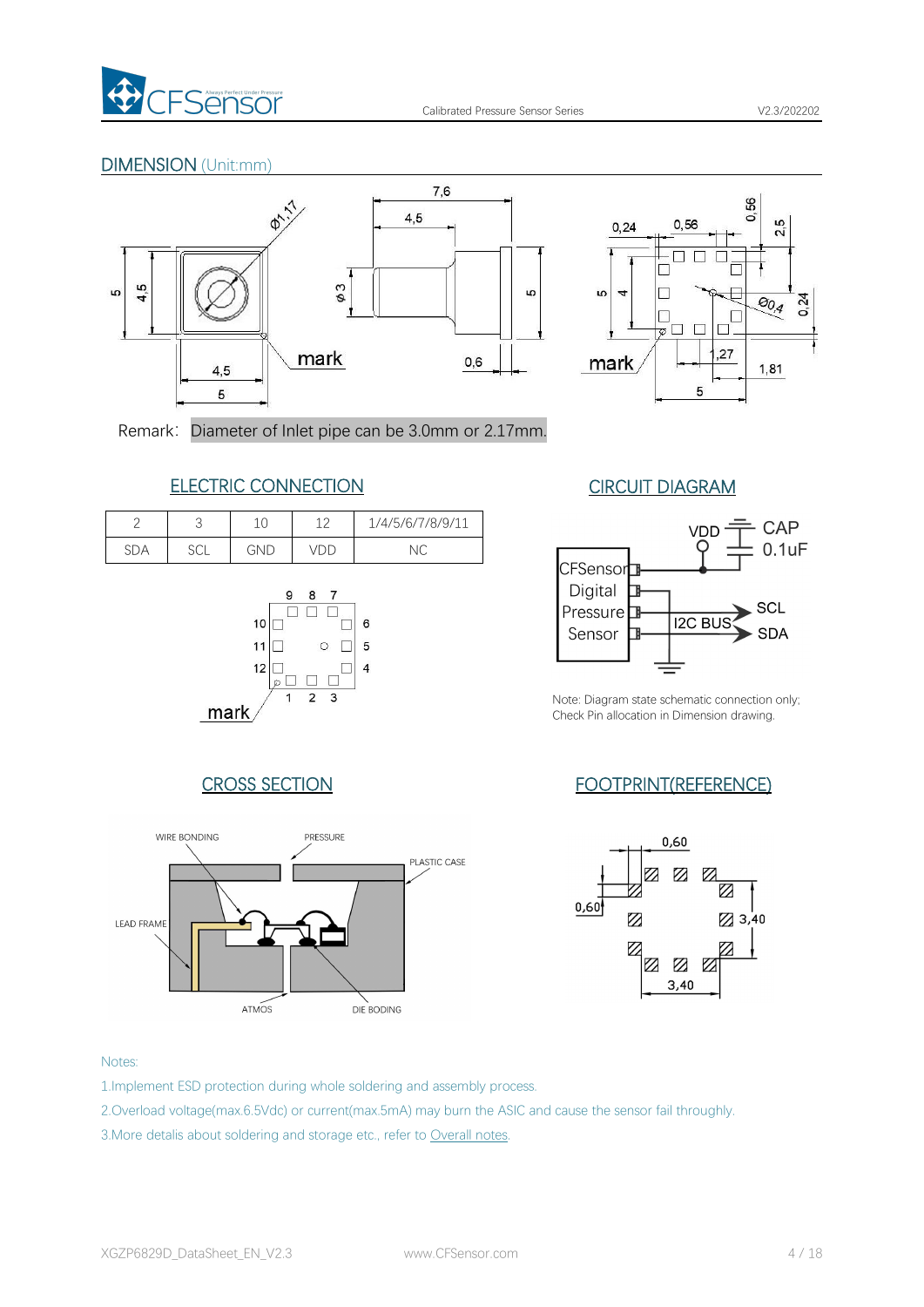

### ORDER GUIDE



<span id="page-4-1"></span>Note: 1. Voltage 5Vdc as default value, add 33(or 30) behind model signify 3.3V(or 3.0V) power supply, e.g. : XGZP6829D040KPG33. 2. Any custom requirement, please remark herewith Part number(e.g custom pressure range etc,.)

# <span id="page-4-0"></span>ROUTINE PRESSURE RANGE

Notes: 1. Unit conversion: 1000hPa=1000mbar≈750mmHg≈100kPa≈14.5PSI≈10mH<sub>2</sub>O≈1bar=0.1MPa;

| 2. Available for more custom pressure range e.g. $-7 \sim 7kPa$ , , 0-700kPa etc. |  |
|-----------------------------------------------------------------------------------|--|
|-----------------------------------------------------------------------------------|--|

| <b>Pressure Range (kPa)</b>                                           | Pressure Range (by other units)                         | <b>Part Number</b> |  |  |  |  |
|-----------------------------------------------------------------------|---------------------------------------------------------|--------------------|--|--|--|--|
| $0 \sim 2.5$                                                          | 0 ~ 25mbar / 0 ~ 250mmH <sub>2</sub> O                  | XGZP6829D 025HPG   |  |  |  |  |
| $0 \sim 5$                                                            | 0 ~ 50mbar / 0 ~ 500mmH <sub>2</sub> O                  | XGZP6829D 005KPG   |  |  |  |  |
| $0 \sim 10$                                                           | $0 \sim 100$ mbar / $0 \sim 75$ mmHg                    | XGZP6829D 010KPG   |  |  |  |  |
| $0 \sim 20$                                                           | $0 \sim 200$ mbar / $0 \sim 150$ mmHg                   | XGZP6829D 020KPG   |  |  |  |  |
| $0 \sim 40$                                                           | $0 \sim 400$ mbar / $0 \sim 300$ mmHg                   | XGZP6829D 040KPG   |  |  |  |  |
| $0 \sim 100$                                                          | $0 \sim 1$ bar /0 ~ 14.5PSI                             | XGZP6829D 100KPG   |  |  |  |  |
| $0 \sim 200$                                                          | $0 \sim 2$ bar / $0 \sim 29$ PSI                        | XGZP6829D 200KPG   |  |  |  |  |
| $-100 \sim 0$                                                         | $-1 \sim$ 0bar / $-14.5 \sim$ 0PSI                      | XGZP6829D 100KPGN  |  |  |  |  |
| $-30 \sim 0$                                                          | $-300 \sim$ 0mbar / $-4.35 \sim$ 0PSI                   | XGZP6829D 030KPGN  |  |  |  |  |
| $-20 \sim 0$                                                          | $-200 \sim$ 0mbar / $-2.9 \sim$ 0PSI                    | XGZP6829D 020KPGN  |  |  |  |  |
| $-2.5 \sim 2.5$                                                       | $-25 \sim 25$ mbar / $-250 \sim 250$ mmH <sub>2</sub> O | XGZP6829D 025HPGPN |  |  |  |  |
| $-5 \sim 5$                                                           | $-50 \sim 50$ mbar / $-500 \sim 500$ mmH <sub>2</sub> O | XGZP6829D 005KPGPN |  |  |  |  |
| $-40 \sim 40$                                                         | $-400 \sim 400$ mbar / $-300 \sim 300$ mmHg             | XGZP6829D 040KPGPN |  |  |  |  |
| $-100 \sim 100$                                                       | $-1 \sim 1$ bar / $-14.5 \sim 14.5$ PSI                 | XGZP6829D 100KPGPN |  |  |  |  |
| $-100 \sim 200$                                                       | $-1 \sim 2$ bar / $-14.5 \sim 29$ PSI                   | XGZP6829D 200KPGPN |  |  |  |  |
| Other higher pressure range or custom pressure span, consult CFSensor |                                                         |                    |  |  |  |  |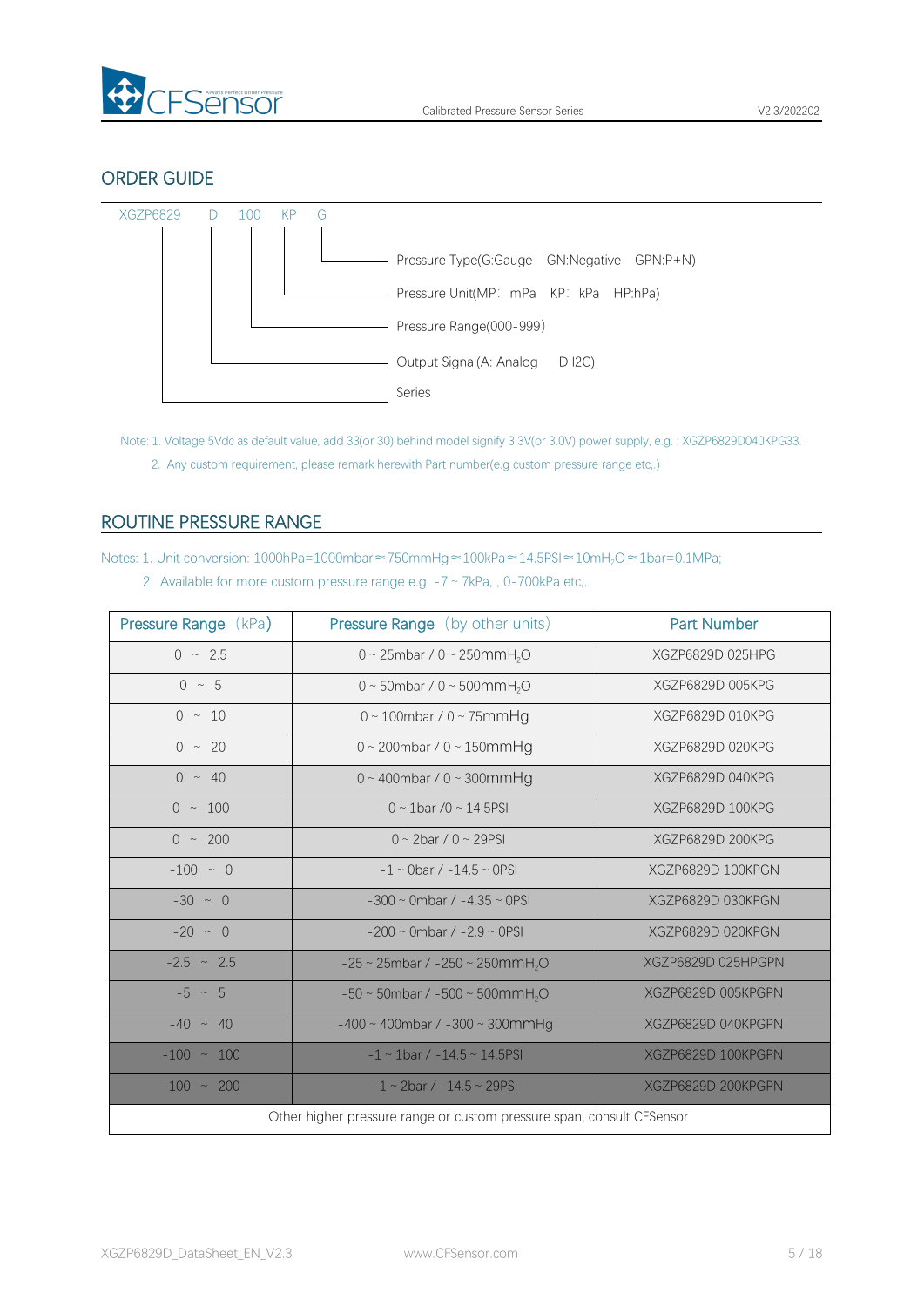

# I2C INTERFACE

The I2C bus uses SCL and SDA as signal lines, both of which are connected to VDD through pull-up resistors (typ.value: 4.7K) and remain high level when not communicating. I2C device factory setting slave address: 0X58H



#### I2C TIME DIAGRAM

The I2C interface protocol has special bus signal conditions. Start (S), stop (P) and binary data conditions are shown below. At start condition, SCL is high and SDA has a falling edge. Then the slave address is sent. After the 7 address bits, the direction control bit R/W selects the read or write operation. When a slave device recognizes that it is being addressed, it should acknowledge by pulling SDA low in the ninth SCL (ACK) cycle.

At stop condition, SCL is also high, but SDA has a rising edge. Data must be held stable at SDA when SCL is high. Data can change value at SDA only when SCL is low.



**I2C PROTOCAL** 

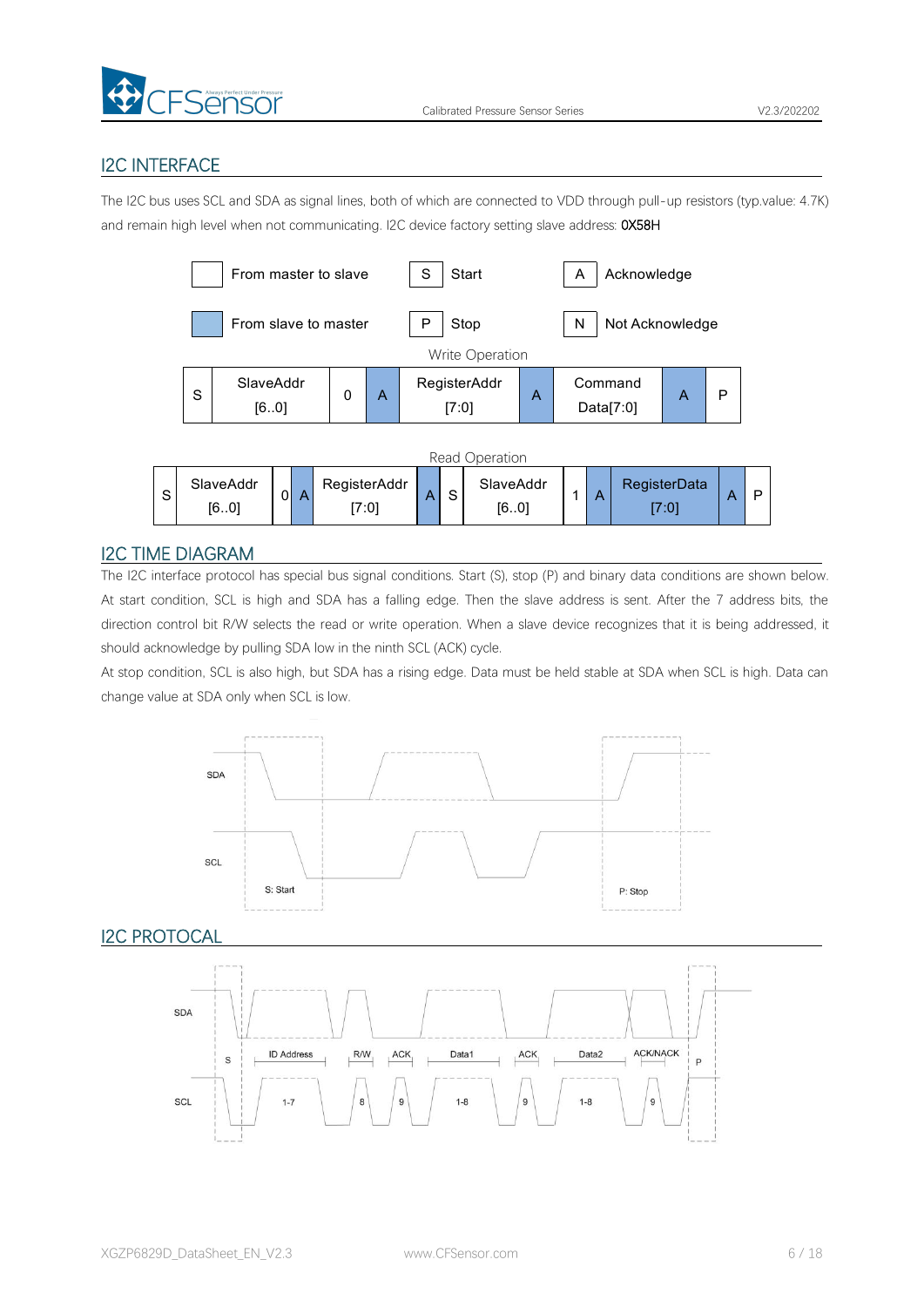

# GENERAL REGISTER DESC.

| Add. | Desc.        | R/W          | Bit7 | Bit <sub>6</sub>           | Bit5                               | Bit4       | Bit3                 | Bit2          | Bit1      | Bit <sub>0</sub> | Default    |
|------|--------------|--------------|------|----------------------------|------------------------------------|------------|----------------------|---------------|-----------|------------------|------------|
| 0x00 | ID           | R            |      |                            |                                    | ID < 7:0>  |                      |               |           |                  | 0x58       |
| 0x01 | Chip_Control | R/W          |      | reserved<7:6>              | data Ready<br>data_out<br>reserved |            | measure<br>ment_ctrl | Active < 1:0> |           | 0x37             |            |
| 0x02 | CFG OSR      | R/W          |      | OSR T<7:5>                 |                                    | OSR P<4:2> |                      |               | MODE[1:0] |                  | <b>OTP</b> |
| 0x03 | CFG MEAS     | R/W          |      | T_SB[5:3]<br>reserved<7:6> |                                    |            |                      | PT_R[2:0]     |           | <b>OTP</b>       |            |
| 0x04 | P data       | R            |      | Data out<23:16>            |                                    |            |                      |               |           | 0x00             |            |
| 0x05 | P data       | R            |      | Data out<15:8>             |                                    |            |                      |               | 0x00      |                  |            |
| 0x06 | P data       | R            |      | Data out<7:0>              |                                    |            |                      | 0x00          |           |                  |            |
| 0x07 | T data       | R            |      | Temp out<15:8>             |                                    |            |                      |               | 0x00      |                  |            |
| 0x08 | T data       | $\mathsf{R}$ |      | Temp out<7:0>              |                                    |            |                      |               |           | 0x00             |            |
| 0x24 | CFG OPER     | R/W          |      | DAC_EN<br>reserved<7:1>    |                                    |            |                      |               |           |                  |            |

Reg0x00: I2C device address, the default address is 0x58H.

Reg0x01: Chip launch control register, write "0x01" to launch the chip.

Reg0x04-Reg0x06: Pressure data register

Reg0x07-Reg0x08: Temperature data register

| Bit #                 | Name       | Description                                |                                   |  |  |
|-----------------------|------------|--------------------------------------------|-----------------------------------|--|--|
|                       |            | 00b: Sleep mode                            |                                   |  |  |
| $0 \times 02$ . [1:0] | MODE[1:0]  | 01b: Normal mode                           |                                   |  |  |
|                       |            | 10b: One shot mode                         |                                   |  |  |
|                       |            | Normal mode, cyclic measurement<br>others: |                                   |  |  |
|                       |            | Oversampling rate of pressure measurement  |                                   |  |  |
|                       | OSR_P[2:0] | 000b: over sampling x 256                  | 100b: over sampling $\times$ 4096 |  |  |
| 0x02.[4:2]            |            | 001b: over sampling x 512                  | 101b: over sampling $\times$ 8192 |  |  |
|                       |            | 010b: over sampling x 1024                 | 110b: over sampling x 16384       |  |  |
|                       |            | 011b: over sampling x 2048                 | 111b: over sampling x 32768       |  |  |
|                       |            | Oversampling rate of pressure measurement  |                                   |  |  |
|                       | OSR_T[2:0] | 000b: over sampling x 256                  | 100b: over sampling $\times$ 4096 |  |  |
| 0x02.[7:5]            |            | 001b: over sampling x 512                  | 101b: over sampling x 8192        |  |  |
|                       |            | 010b: over sampling $\times$ 1024          | 110b: over sampling x 16384       |  |  |
|                       |            | 011b: over sampling x 2048                 | 111b: over sampling x 32768       |  |  |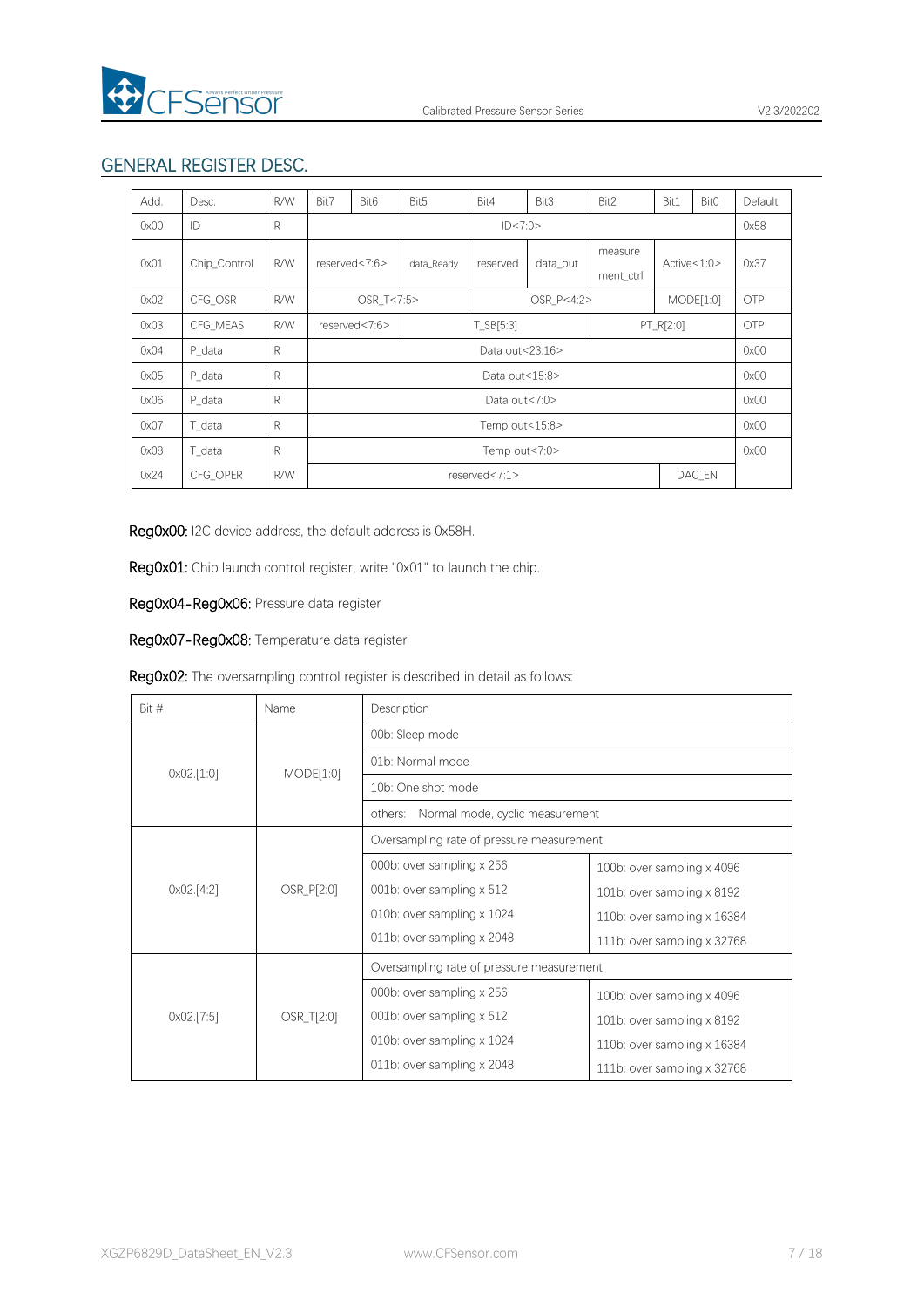

| Bit $#$<br>Name       |              | Description                                           |               |  |  |  |
|-----------------------|--------------|-------------------------------------------------------|---------------|--|--|--|
| $0 \times 03$ . [2:0] | PT_R[2:0]    | Pressure/Temperature measurement ratio in normal mode |               |  |  |  |
|                       |              | 000b: 64/1                                            | 100b: 4/1     |  |  |  |
|                       |              | 001b: 32/1                                            | 101b:1/1      |  |  |  |
|                       |              | 010b: 16/1                                            | Others: 128/1 |  |  |  |
|                       |              | 011b: 8/1                                             |               |  |  |  |
|                       |              |                                                       |               |  |  |  |
|                       | $T_S B[2:0]$ | Standby period setting in normal mode                 |               |  |  |  |
|                       |              | 000b: 0ms                                             | 100b: 500ms   |  |  |  |
| 0x03.[5:3]            |              | 001b: 62.5ms                                          | 101b: 750ms   |  |  |  |
|                       |              | 010b: 125ms                                           | 110b: 1000ms  |  |  |  |
|                       |              | 011b: 250ms                                           | 111b: 2000ms  |  |  |  |
|                       |              |                                                       |               |  |  |  |
| 0x03.[7:6]            | reserved     | reserve                                               |               |  |  |  |

Reg0x03: CFG\_MEAS (Measurement Command Register), the detailed description is as follows:

#### Working Methods Conversion



# READ OPERATION

Read the data in accordance with the following instruction sequence:

- 1. VDD is powered on
- 2. First write 0x01 to the 0x01 address to start the chip
- 3. After a delay of 20ms, 5 bytes can be read continuously from 0x04 (ASIC will automatically refresh the data)
- 4. The first 3 bytes are air pressure data, and the calculation steps of the actual pressure value P are: Sum = (0x04 value  $* 2^16 + 0x05$  value  $* 2^8 + 0x06$  value),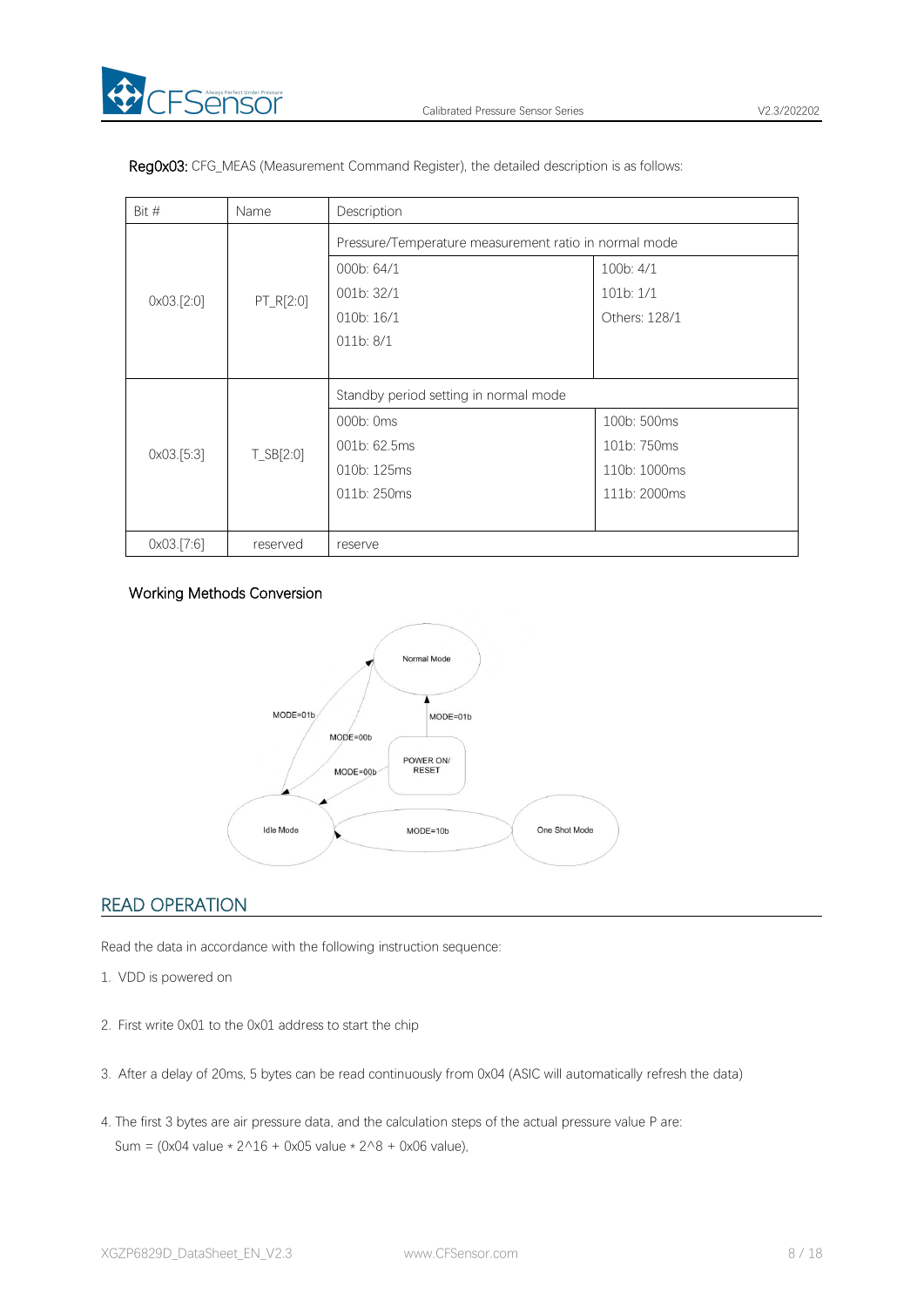

If sum < 8388608, the actual pressure value Final P = sum /  $2^2 + 40 \times 1000$  (The unit of the actual pressure value Final P is Pa, the pressure calculation formula of the 40KPa range sensor; for other ranges, please replace the value with the actual range value 40);

If sum >= 8388608, then the actual pressure value Final P = (sum - 16777216 ) /  $2^2$  + 40  $*$  1000 (the unit of the actual pressure value Final\_P is Pa, the pressure calculation formula of the 40KPa range sensor; for other ranges, please use The actual span value replaces the value 40).

5. The last 2 bytes are the temperature data. The calculation steps of the actual temperature value Final\_T are:

RAW T = 0x07 value  $*$  2^8 + 0x08 value;

FSensor

If RAW\_T > 32768, Inter\_T = RAW\_T - 65536; otherwise, Inter\_T = RAW\_T.

The MCU continuously reads 2 byte values from the 0x20 address of the sensor, which is used for subsequent conversion of the real temperature. Set: the value of address 0x20 is read as byte1, and the value of address 0x21 is read as byte2.

Among them, bit $[6:0]$  of byte1 is the absolute value of EOFF, bit[7] is the sign bit, when bit[7]=1, byte1 = -EOFF, and when bit[7]=0, Byte = EOFF. After the conversion of the absolute value and the sign of byte1, the value of byte1 is one of +/- 4096, +/- 8192, and +/- 16384.

After the value of byte2 / 10, the Shift\_N value is obtained, and the Shift\_N value is one of 7, 6, and 5.5.

<span id="page-8-0"></span>The final actual temperature value Final T = (Inter T - byte1) / 2  $\land$  Shift N + 25.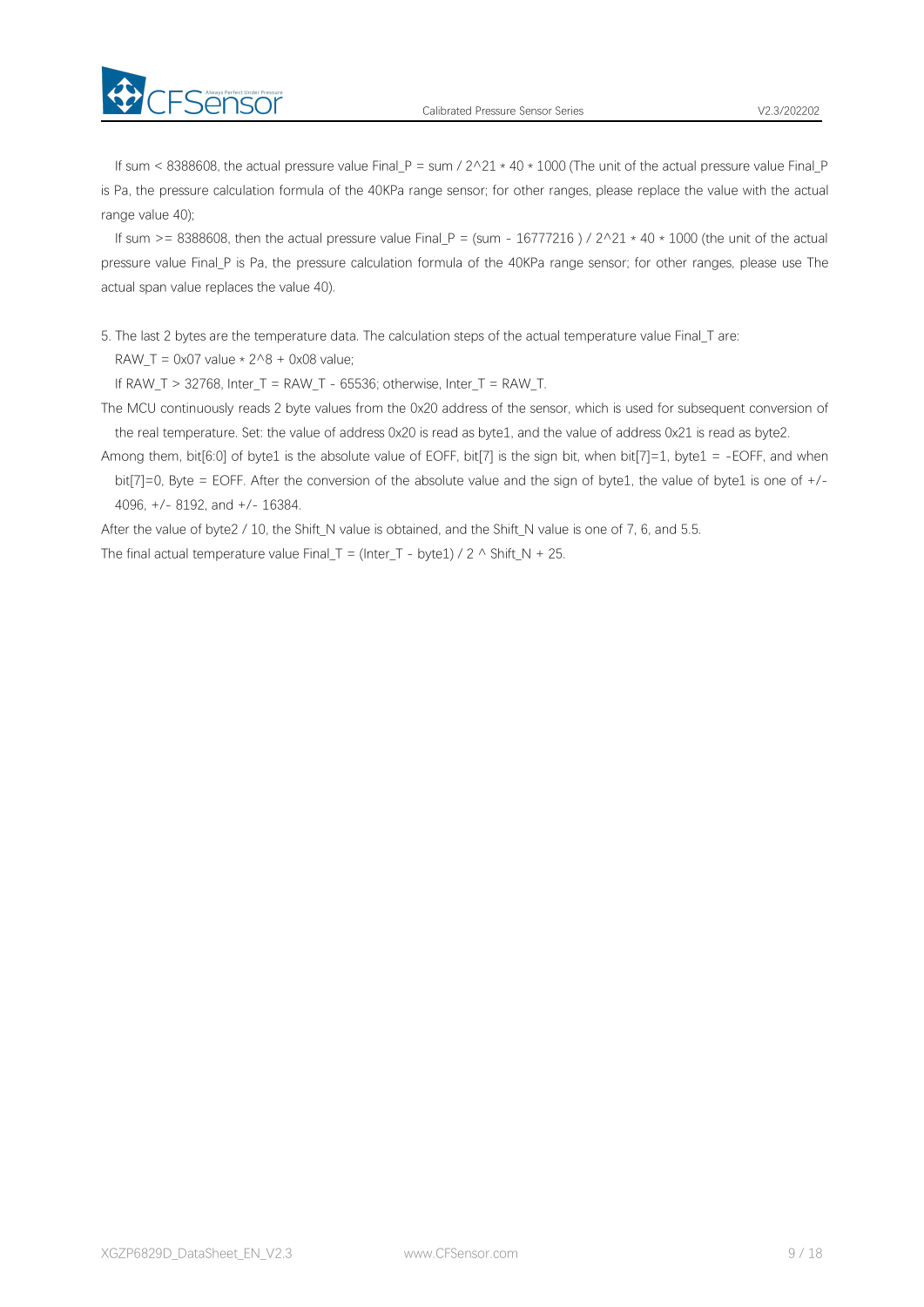

### OVERALL NOTES

Unless otherwise specified, following notes are general attention or presentation for all products from CFSensor.

#### **Mounting**

The following steps is for transmitting the air pressure to sensor after sensor soldering on PCB.

▼ For some sensors that come with inlet tube, select the flexiable pipe to suit the pressure inlet that is firm enough to prevent the pressure leaks.

▼ Atmosphere hole (for Gauge type sensors) and Inlet pipe/hole can't be blocked with gel or glue etc,..

▼ Avoiding excessive external force operation

#### **Soldering**

Due to its small size, the thermal capacity of the pressure sensor is low. Therefore, take steps to minimize the effects of external heat. Damage and changes to characteristics may occur due to heat deformation. Use a non-corrosive resin type of flux. Since the pressure sensor is exposed to the atmosphere, do not allow flux to enter inside.

▼ Manual soldering

☉Raise the temperature of the soldering tip between 260 and 300°C/500 and 572°F (30 W) and solder within 5 seconds. ☉The sensor output may vary if the load is applied on the terminal during soldering.

☉Keep the soldering tip clean.

▼DIP soldering (DIP Terminal)

☉Keep the temperature of the DIP solder tank below 260°C/500 and solder within 5 seconds.

☉To avoid heat deformation, do not perform DIP soldering when mounting on the PCB which has a small thermal capacity.

▼Reflow soldering (SMD Terminal)

☉The recommended reflow temperature profile conditions are given below.



☉Self alignment may not always work as expected, therefore, please carefully note the position of the terminals and pattern. ☉The temperature of the profile is assumed to be a value measured with the PCB of the terminal neighborhood.

☉Please evaluate solderbility under the actual mounting conditions since welding and deformation of the pressure inlet port may occur due to heat stress depending on equipments or conditions.

▼ Rework soldering

☉Complete rework at a time.

☉Use a flattened soldering tip when performing rework on the solder bridge. Do not add the flux.

☉Keep the soldering tip below the temperature described in the specifications.

- ▼ Avoid drop and rough handling as excessive force may deform the terminal and damage soldering characteristics.
- 
- ▼ Keep the circuit board warpage within 0.05 mm of the full width of the sensor.<br>▼ After soldering, do not apply stress on the soldered part when cutting or bending the circuit board.

▼ Prevent human hands or metal pieces from contacting with the sensor terminal. Such contact may cause anomalous outlets as the terminal is exposed to the atmosphere.

▼ After soldering, prevent chemical agents from adhering to the sensor when applying coating to avoid insulation deterioration of the circuit board.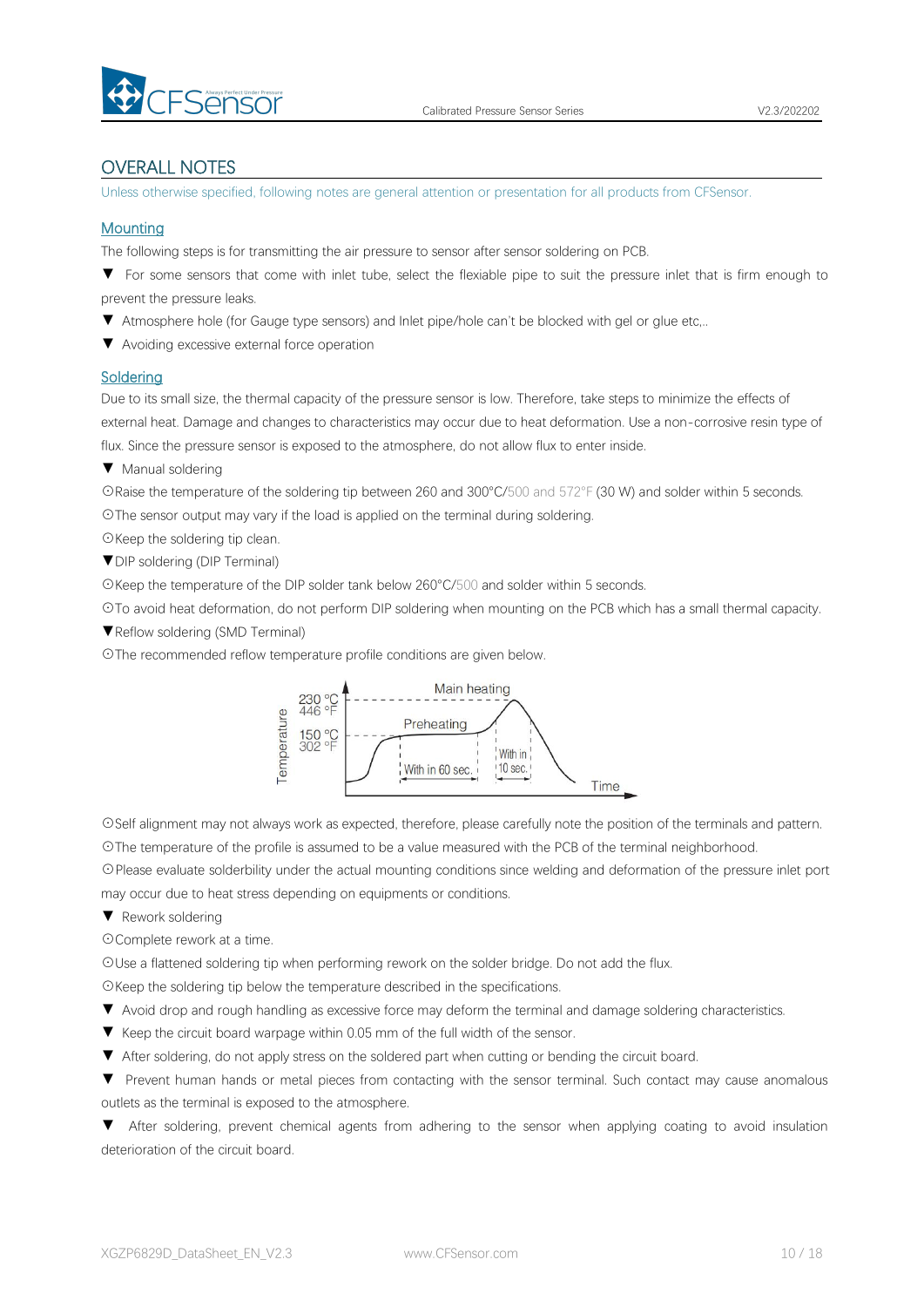

#### **Connecting**

Correctly wire as in the connection diagram. Reverse connection may damage the product and degrade the performance.

▼ Do not use idle terminals(N/C) to prevent damages to the sensor.

#### Cleaning

▼ Since the pressure sensor is exposed to the atmosphere, do not allow cleaning fluid to enter inside from atmosphere hole (for Gauge type sensors) and inlet pipe.

▼ Avoid ultrasonic cleaning since this may cause breaks or disconnections in the wiring.

#### Environment

▼Please avoid using or storing the pressure sensor in a place exposed to corrosive gases (such as the gases given off by organic solvents, sulfurous acid gas, hydrogen sulfides, etc.) which will adversely affect the performance of the pressure sensor chip.

▼Since this pressure sensor itself does not have a water-proof construction(even available media can be liquid), please do not use the sensor in alocation where it may be sprayed with water, etc.

▼Avoid using the pressure sensors in an environment where condensation may form. Furthermore, its output may fluctuate if any moisture adhering to it freezes.

▼The pressure sensor is constructed in such a way that its output will fluctuate when it is exposed to light. Especially when pressure is to be applied by means of a transparent tube, take steps to prevent the pressure sensor chip from being exposed to light.

▼Avoid using pressure sensor where it will be susceptible to ultrasonic or other high-frequency vibration.

▼ Please keep the sensors sealed using static shielding bags on storage. The PINs of sensor(if have) may be black by oxidation under atmosphere environment if the materials include the oxidizable material, althought it wouldn't affect the sensor performance.

#### More Precautions

▼That using the wrong pressure range or mounting method mayresult in accidents.

▼The only direct pressure medium you can use is non-corrosive gas or air as illuminated above(Note: some sensors are compatible with liquid media). The use of other media, in particular, corrosive gases and liquid (organic solvent based, sulfurous acid based, and hydrogen sulfide based, etc.) or contains foreign substances will cause malfunction and damage.<br>Please do not use them and check with CFSensor.

▼The pressure sensor is positioned inside the pressure inlet. Never poke wires orother foreign matter through the pressure inlet since they may damage the sensor or block the inlet. Avoid use when the atmospheric pressure inlet(only for Gauge type pressure sensor) is blocked.

▼ Use an operating pressure which is within the rated pressure range. Using a pressure beyond this range may cause damage.

▼Since static charge can damage the pressure sensor, bear in mind the following handling precautions.

☉When storing the pressure sensor, use a conductive material to short the pins or wrap the entire sensor in aluminum foil. Common plastic containers should not be used to store or transport the sensor since they readily become charged.

⊙ When using the pressure sensor, all the charged articles on the bench surface and the work personnel should be grounded so that any ambient static will be safely discharged.

▼Based on the pressure involved, give due consideration to the securing of the pressure sensor.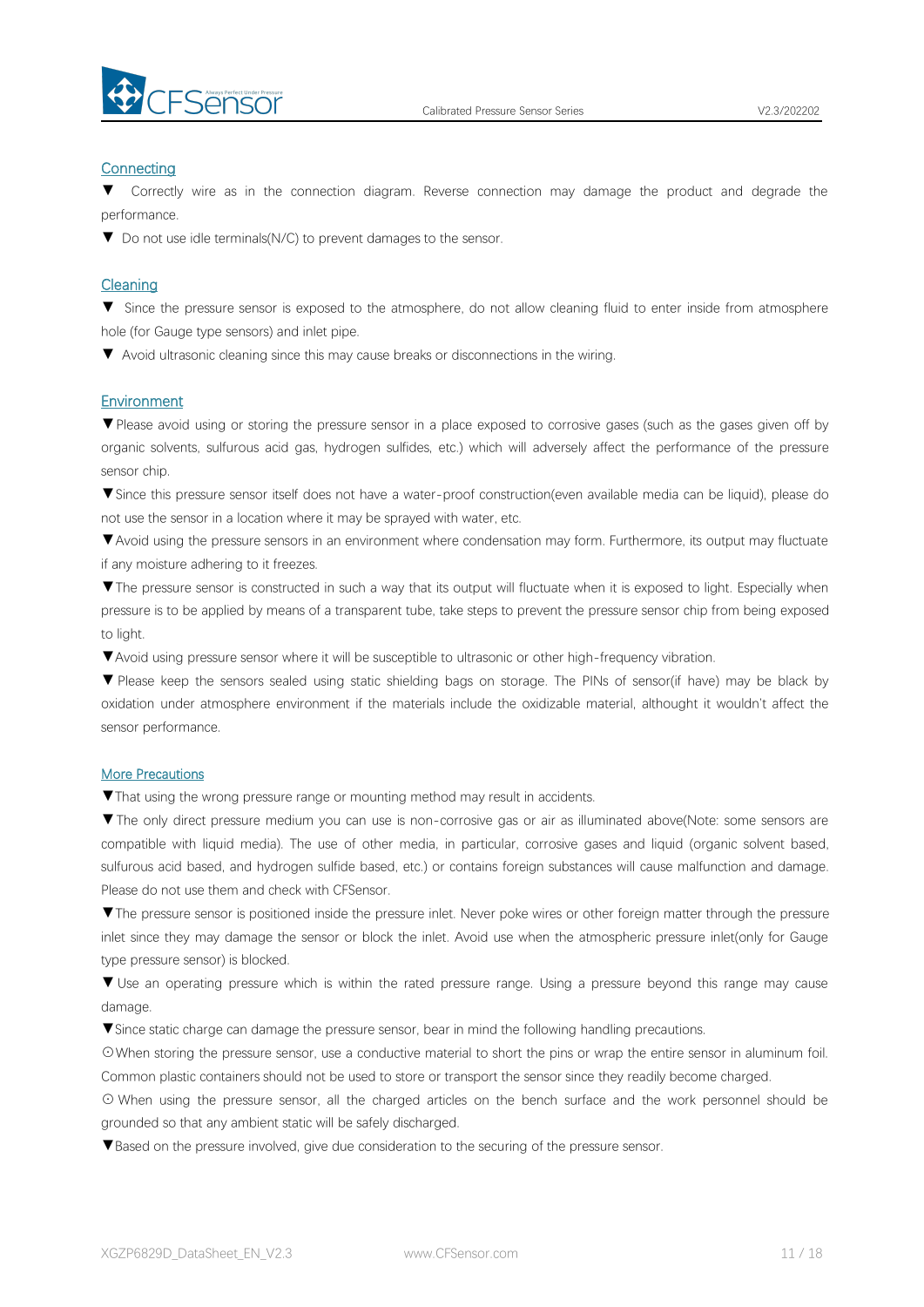

### 【 SAFETY NOTES 】

Using these sensors products may malfunction due to external interference and surges, therefore, please confirm the performance and quality in actual use. Just in case, please make a safety design on the device (fuse, circuit breaker, such as the installation of protection circuits, multiple devices, etc.), so it would not harm life, body, property, etc even amalfunction occurs. To prevent injuries and accidents, please be sure to observe the following items:

●The driving current and voltage should be used below the rated value.

●Please follow the terminal connection diagram for wiring. Especially for the reverse connection of the power supply, it will cause an accident due to circuit damage such as heat, smoke, fire, etc.

●In order to ensure safety, especially for important uses, please be sure to consider double safety circuit configuration.

●Do not apply pressure above the maximum applied pressure. In addition, please be careful not to mix foreign matter into

the pressure medium. Otherwise, the sensor will be discarded, or the media will blew out and cause an accident.<br>• Be careful when fixing the product and connecting the pressure inlet. Otherwise, accidents may occur due to scattering and the blowing out of the media.

●If the sensor come with sharp PIN, please be careful not to hurt your body when using it.

### 【 WARRANTY 】

The information in this sheet has been carefully reviewed and is believed to be accurate; however, no responsibility is assumed for inaccuracies. Furthermore, this information does not convey to the purchaser of such devices any license under the patent rights to the manufacturer. CFSensor reserves the right to make changes without further notice to any product herein. CFSensor makes no warranty, representation or guarantee regarding the suitability of its product for any particular purpose, nor does CFSensor assume any liability arising out of the application or use of any product or circuit and specifically disclaims any and all liability, including without limitation consequential or incidental damages. Typical parameters can and do varyin different applications. All operating parameters must be validated for each customer application by customer's technical experts. CFSensor does not convey any license under its patent rights nor the rights of others.

# 【 CONTACT 】

#### **CFSensor**

14-15F/4Bldg High-Tech Park High-Tech Area Wuhu P.R.C.241000 Tel/Fax:+86 18226771331 Email:INFO@CFSensor.com

North America Ⅱ Europe Ⅱ Southeast Asia Ⅱ Middle East Ⅱ Latin America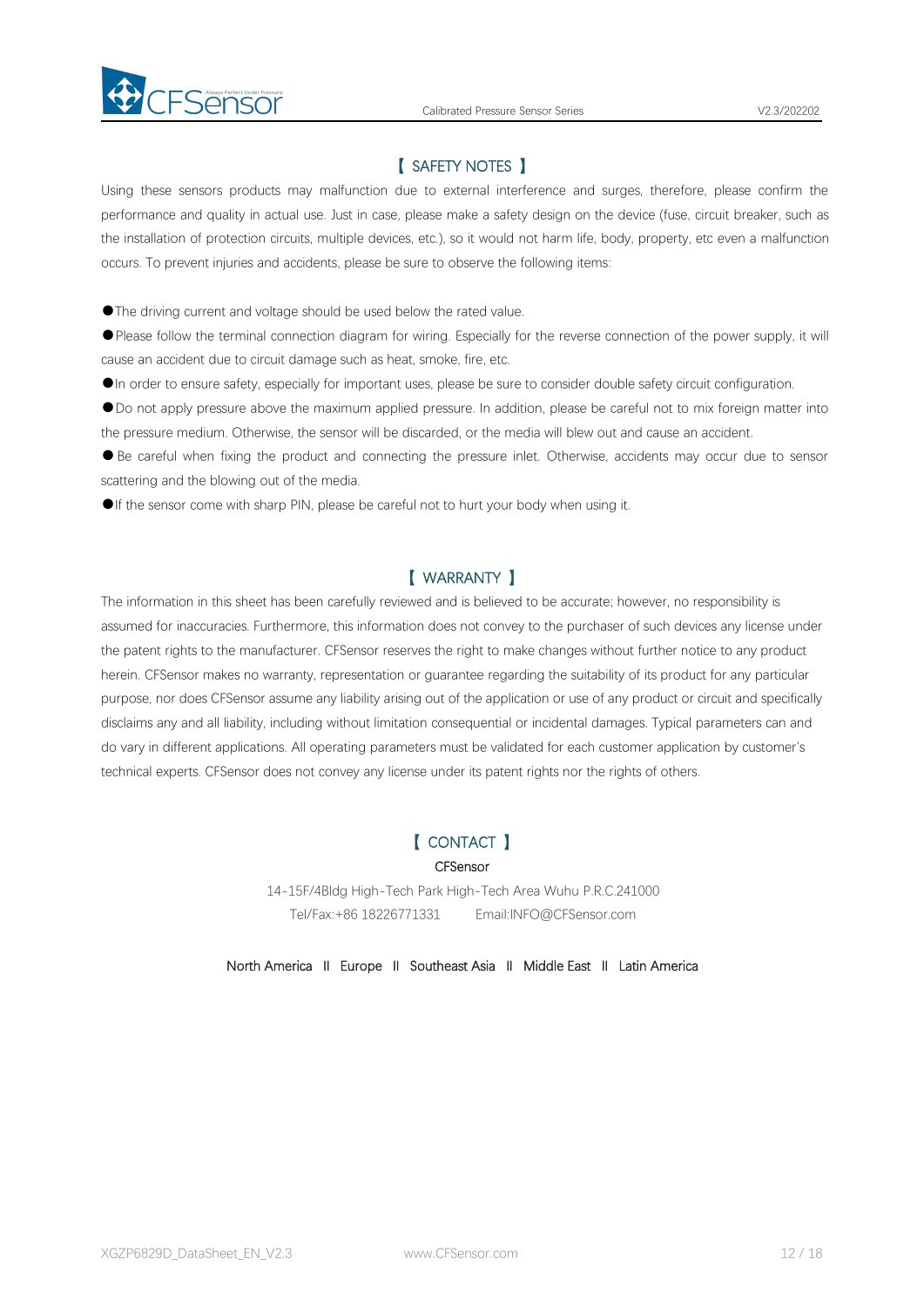

# IIC Example Code (C51 Language)

```
#include <reg52.h>
#include <math.h>
#define DELAY_TIME 600 //Time-Delay Parameter 时延参数,可根据需要做适当调整
#define TRUE 1
#define FALSE 0
#define uchar unsigned char
#define uint unsigned int
float SPAN = 40; //SPAN is the span of the sensor 传感器的量程 0~40KPa
sbit SCL = P1 ^ 7; //IIC clock line 定义 IIC 总线时钟线
sbit SDA = P1 ^ 6; //IIC clock line 定义 IIC 总线时钟线
//Time-Delay Function 时延函数
void DELAY(uint t)
{
   while (t != 0)t--;
}
void I2C_Start(void) //IIC Start signal 发送 IIC 总线起始信号
{
   SDA = 1; //SDA output high SDA 输出高电平
    DELAY(DELAY_TIME);
   SCL = 1; //SCL output high SCL 输出高电平
   DELAY(DELAY_TIME);
   SDA = 0; //SDA output low SDA 输出低电平
   DELAY(DELAY_TIME);
   SCL = 0; //SCL output low SCL 输出低电平
   DELAY(DELAY_TIME);
}
void I2C_Stop(void) //IIC Stop signal 发送 IIC 总线停止信号
{
   SDA = 0;
   DELAY(DELAY_TIME);
    SCL = 1;
   DELAY(DELAY_TIME);
   SDA = 1:
```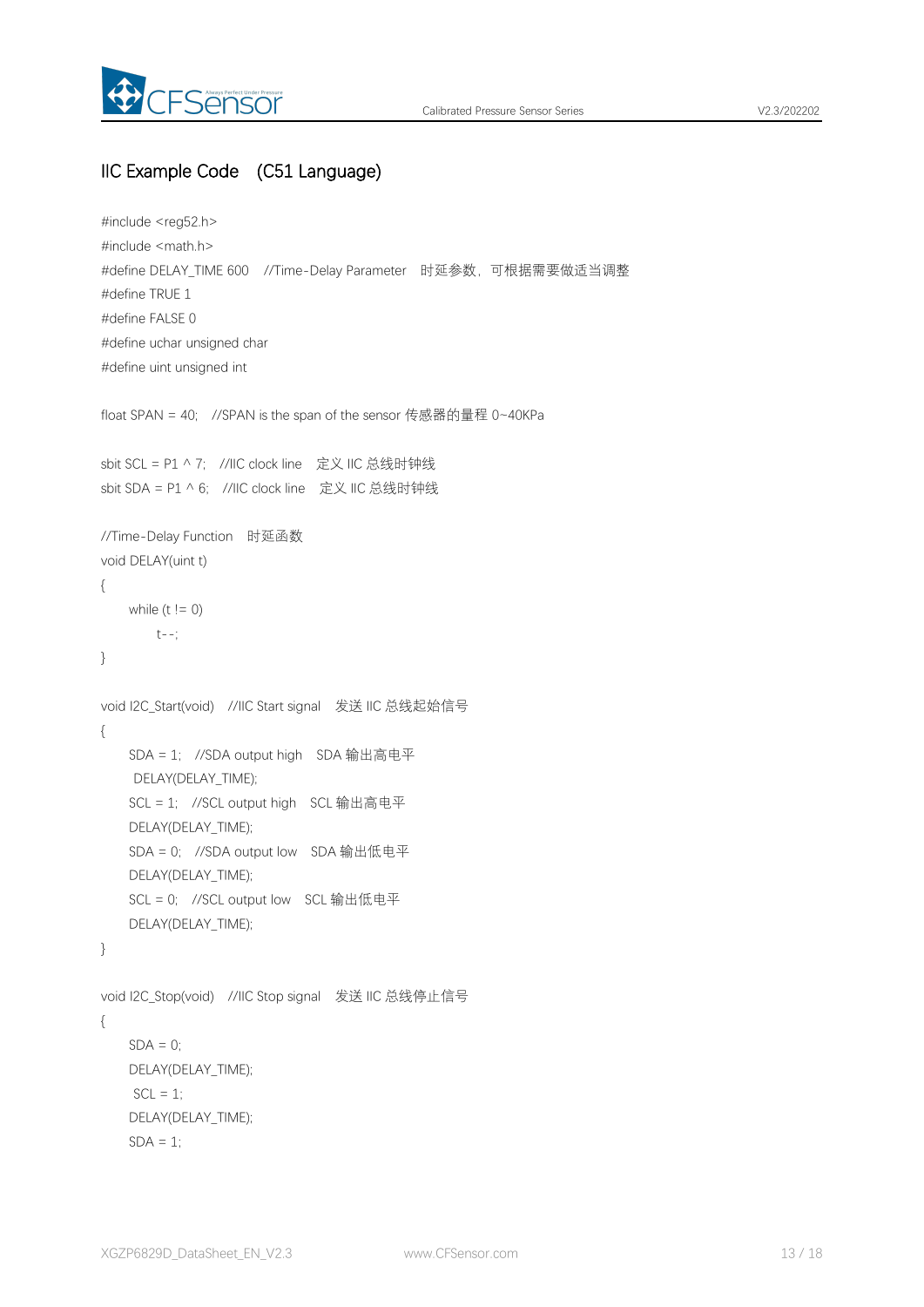

```
DELAY(DELAY_TIME);
   SCL = 0;
   DELAY(DELAY_TIME);
}
void SEND_0(void) //IIC send data "0" 向 IIC 总线发送"0"
{
   SDA = 0;
    DELAY(DELAY_TIME);
   SCL = 1;
   DELAY(DELAY_TIME);
   SCL = 0;DELAY(DELAY_TIME);
}
void SEND_1(void) //IIC send data "1" 向 IIC 总线发送"1"
{
   SDA = 1;
    DELAY(DELAY_TIME);
   SCL = 1;
   DELAY(DELAY_TIME);
   SCL = 0;
   DELAY(DELAY_TIME);
}
bit Check_Acknowledge(void) //Read ACK signal 读取 ACK 信号
{
    char F0 = 0;
    SDA = 1;
    DELAY(DELAY_TIME);
   SCL = 1;
   DELAY(DELAY_TIME / 2);
   FO = SDA;
   DELAY(DELAY_TIME / 2);
   SCL = 0;DELAY(DELAY_TIME);
   if (F0)
     return FALSE;
   return TRUE;
}
```
void WriteI2CByte(uchar b) reentrant //Write One Byte of Data 发送一个字节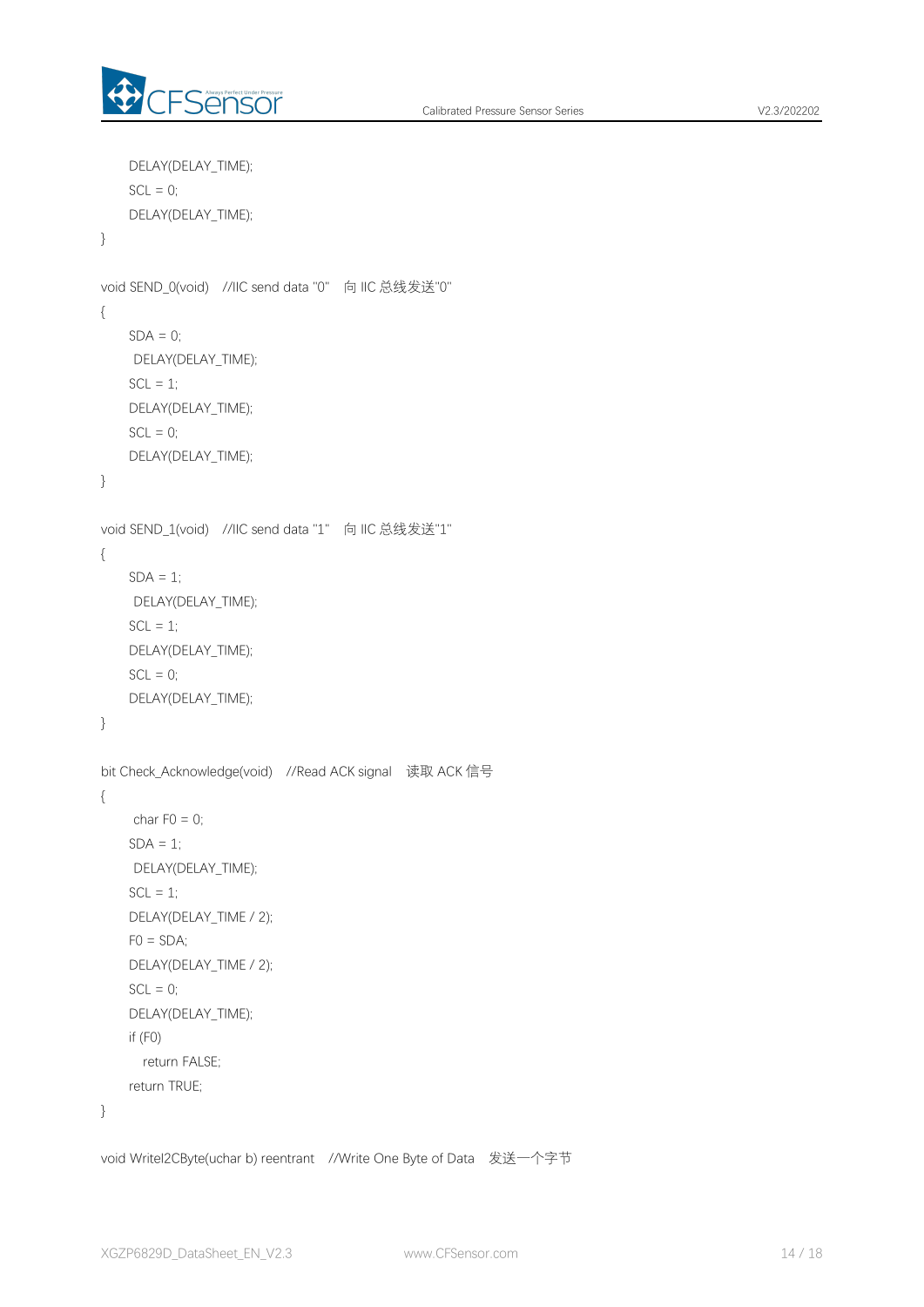

```
{
    char i;
   for (i = 0; i < 8; i++)if ((b \le i) \& 0x80) //Send high bits first 先发送高位
            SEND_1();
        else
           SEND_0();
}
uchar ReadI2CByte(void) reentrant //Receive one byte 读取一个字节
{
   char b = 0, i, F0 = 0;
   for (i = 0; i < 8; i++){
        SDA = 1;
         DELAY(DELAY_TIME);
        SCL = 1;
         DELAY(DELAY_TIME);
       FO = SDA;
         DELAY(DELAY_TIME);
       SCL = 0;
       if (F0)
       {
           b = b << 1; //Receive high bits first 先读取高位
           b = b | 0x01;}
        else
           b = b \ll 1;
    }
   return b;
}
//Write a register's address and a command byte to the sensor
//向传感器写寄存器地址和一个命令字节
//"addr": register's address, "thedata": the command byte
void Write_One_Byte(uchar addr, uchar thedata)
{
    bit acktemp = 1;
    I2C_Start(); //IIC START Signal 发送 IIC 启动信号
    WriteI2CByte(0x58 << 1 + 0); //The SLAVER address is 0x58
    //传感器的 IIC 总线地址为 0x58
    // The lowest bit of address is 0 means writing 地址值最低位为 0 表示写
```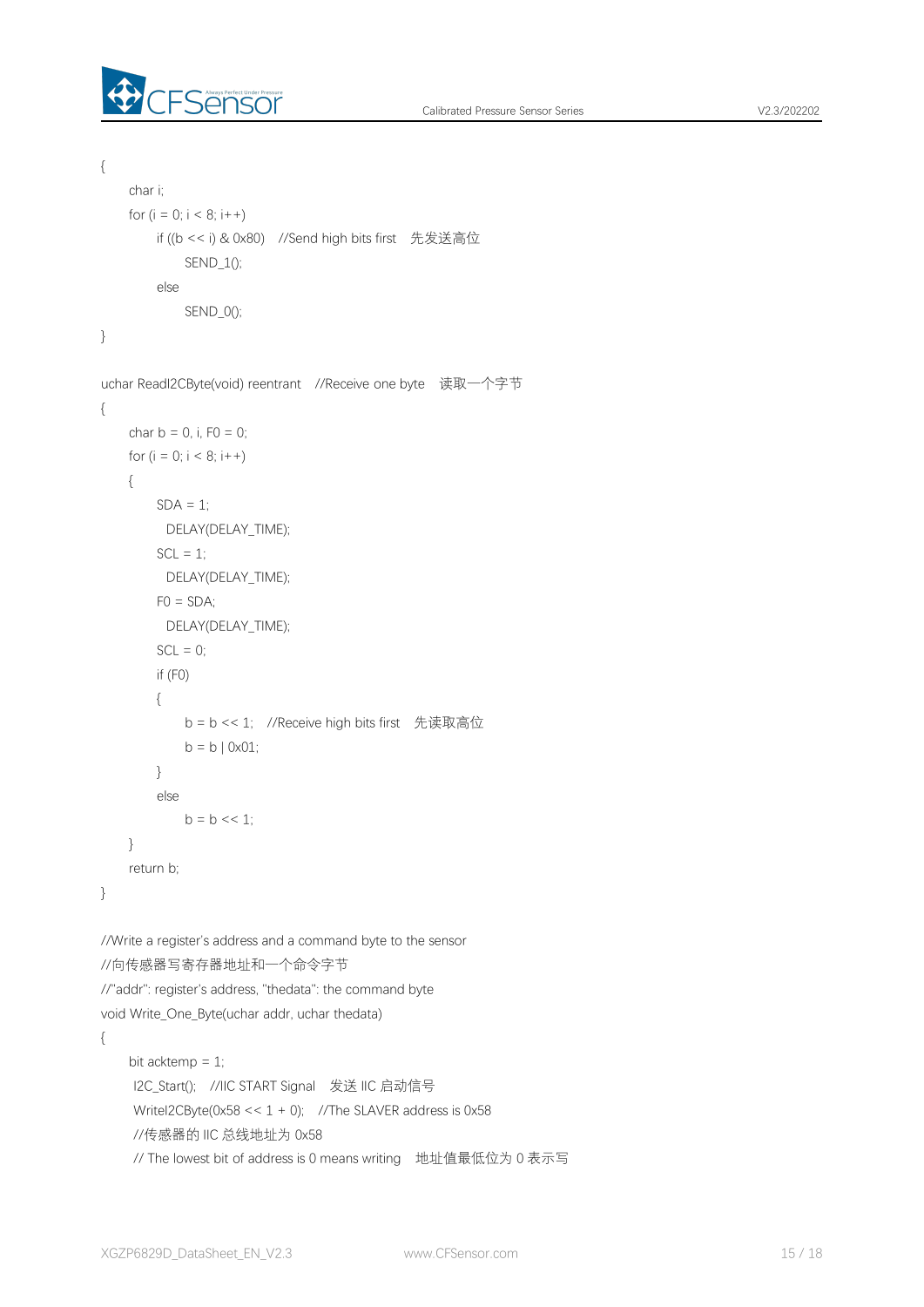

```
acktemp = Check Acknowledge(); //check the SLAVER's ACK 检查传感器的 ACK
   WriteI2CByte(addr); //Send the register's address 发送寄存器的地址值
   acktemp = Check Acknowledge(); //check the SLAVER's ACK 检查传感器的 ACK
   WriteI2CByte(thedata); //Write command to the sensor 向传感器写命令字节
   acktemp = Check_Acknowledge(); //check the SLAVER's ACK 检查传感器的 ACK
   I2C_Stop(); //IIC_STOP Signal 发送 IIC 停止信号
}
//Read one byte of data from the sensor 从传感器读取一个字节
uchar Read_One_Byte(uchar addr)
{
   bit acktemp = 1;
   uchar mydata;
   I2C_Start(); //IIC START Signal 发送 IIC 启动信号
    WriteI2CByte(0x58 < 1 + 0); //The SLAVER address is 0x58//传感器的 IIC 总线地址为 0x58
    // The lowest bit of address is 0 means writing 地址值最低位为 0 表示写
   acktemp = Check Acknowledge(); //check the SLAVER's ACK 检查传感器的 ACK
   WriteI2CByte(addr); //Send the register's address 发送寄存器的地址值
   acktemp = Check_Acknowledge(); //check the SLAVER's ACK 检查传感器的 ACK
   I2C_Start(); //IIC START Signal 发送 IIC 启动信号
    WriteI2CByte(0x58 \le 1 + 1); //The SLAVER address is 0x58//传感器的 IIC 总线地址为 0x58
    // The lowest bit of address is 1 means Reading 地址值最低位为 1 表示读
   acktemp = Check_Acknowledge(); //check the SLAVER's ACK 检查传感器的 ACK
   mydata = ReadI2CByte(); //Read the above register's data 读取上述寄存器的数据值
   acktemp = Check Acknowledge(); //check the SLAVER's ACK 检查传感器的 ACK
   I2C_Stop(); //IIC STOP Signal 发送 IIC 停止信号
   return mydata;
}
//Ms Time-Delay Function Ms 延时函数
void Delay_xms(uint x)
{
   uint i, j;
   for (i = 0; i < x; i++)for (i = 0; j < 112; j++)\frac{1}{2}
```

```
}
```

```
void main(void) //The main function 主函数
{
```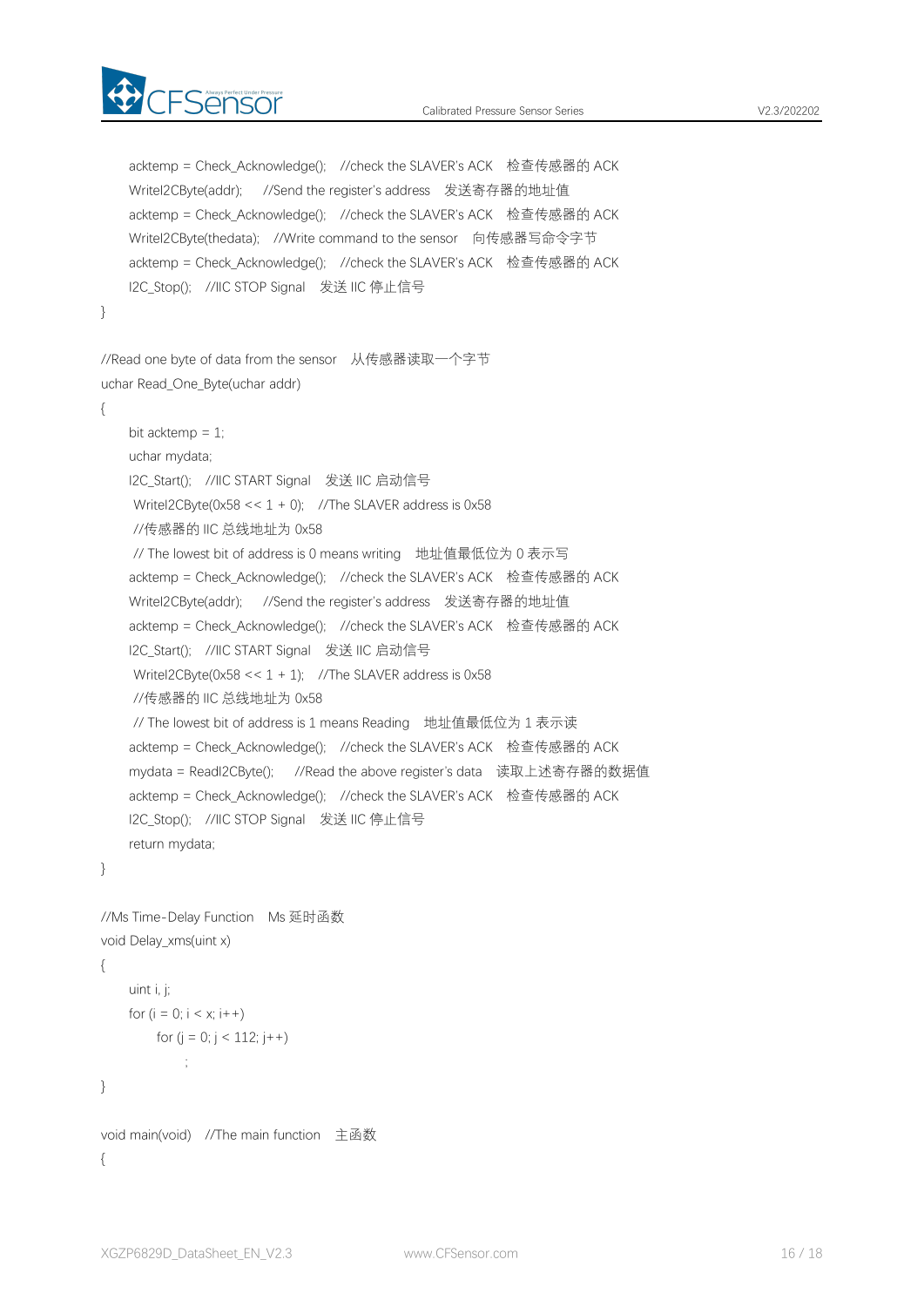

uchar pressure H, pressure M, pressure L,temperature H,temperature L; //Temporary variables used to save bytes of pressure and temperature from the sensor //临时变量,用于存放从传感器中读出的压力值和温度值的字节数据 long int pressure ad,temperature ad; //Temporary variables used to save AD values of pressure and temperature from the sensor //临时变量,用于存放从传感器中读出的压力和温度的 AD 值 float pressure,temperature,Shift\_N; //pressure: actual pressure 变量 pressure 用于存放实际压力值 //temperature: actual temperature 变量 temperature 用于存放实际温度值 uchar byte1,byte2; int EOFF; Delay\_xms(1000); while (1) { Write\_One\_Byte(0x01, 0x01); //Send 0x01 to the register whose address is 0x01 to start a data collection //向传感器 0x01 寄存器发送 0x01 以启动采集数据 Delay\_xms(20); pressure\_H = Read\_One\_Byte(0x04); //Read bytes of pressure from the sensor pressure M = Read One Byte(0x05); //从传感器中读出压力值的字节数据 pressure\_L = Read\_One\_Byte(0x06); pressure ad = pressure H  $*$  65536 + pressure M  $*$  256 + pressure L; //compute the AD pressure of the sensor 计算传感器 AD 转换后的压力值 temperature\_H = Read\_One\_Byte(0x07); //Read bytes of temperature from the sensor temperature L = Read One Byte(0x08); //从传感器中读出温度值的字节数据 temperature\_ad = temperature\_H \* 256 + temperature\_L; //compute the AD temperature of the sensor 计算传感器 AD 转换后的温度值 //compute the actual pressure of the sensor 计算传感器实际的压力值 //pressure's unit is Pa 变量 pressure 的单位为 Pa if (pressure  $ad \ge 8388608$ ) pressure = (float) (pressure\_ad - 16777216) / 2^21 \* SPAN \* 1000; else pressure = (float) pressure\_ad /  $2^221 * SPAN * 1000$ ; //compute the actual temperature of the sensor 计算传感器实际的温度值 //temperature's unit is Centigrade 变量 temperature 的单位为℃ if(temperature\_ad > 32768) temperature\_ad -= 65536; byte1 = Read One Byte(0x20); //Read temperature parameter from the sensor